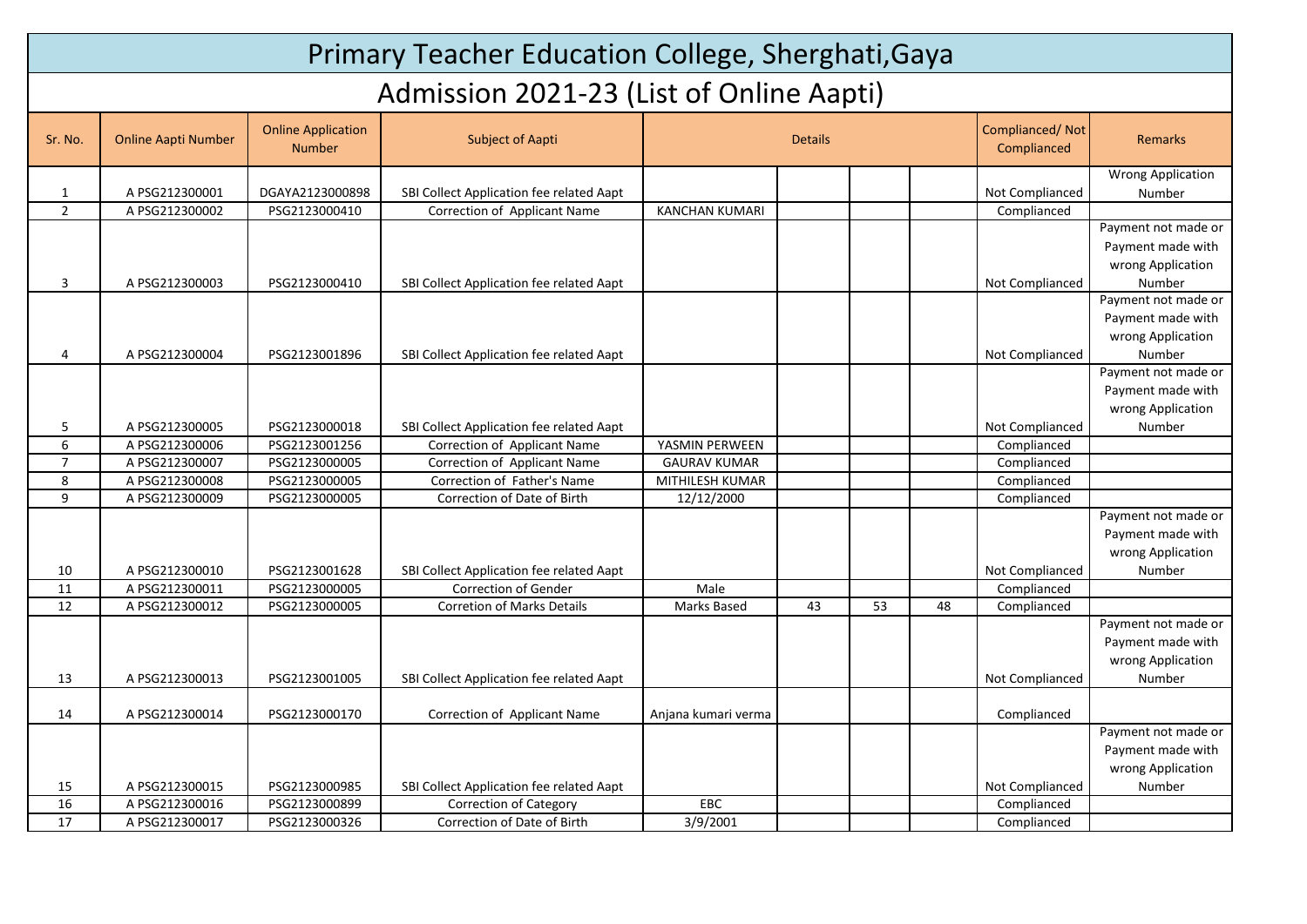| Sr. No.         | <b>Online Aapti Number</b> | <b>Online Application</b><br>Number | Subject of Aapti                         |                    | <b>Details</b> |      |      | Complianced/Not<br>Complianced | <b>Remarks</b>                           |
|-----------------|----------------------------|-------------------------------------|------------------------------------------|--------------------|----------------|------|------|--------------------------------|------------------------------------------|
|                 |                            |                                     |                                          |                    |                |      |      |                                | Payment not made or                      |
|                 |                            |                                     |                                          |                    |                |      |      |                                | Payment made with                        |
| 18              | A PSG212300018             | PSG2123002585                       |                                          |                    |                |      |      | Not Complianced                | wrong Application<br>Number              |
|                 |                            |                                     | SBI Collect Application fee related Aapt |                    |                |      |      |                                | Payment not made or                      |
|                 |                            |                                     |                                          |                    |                |      |      |                                | Payment made with                        |
|                 |                            |                                     |                                          |                    |                |      |      |                                | wrong Application                        |
| 19              | A PSG212300019             | PSG2123001402                       | SBI Collect Application fee related Aapt |                    |                |      |      | Not Complianced                | Number                                   |
|                 |                            |                                     |                                          |                    |                |      |      |                                | Payment not made or                      |
|                 |                            |                                     |                                          |                    |                |      |      |                                | Payment made with                        |
|                 |                            |                                     |                                          |                    |                |      |      |                                | wrong Application                        |
| 20              | A PSG212300020             | PSG2123002334                       | SBI Collect Application fee related Aapt |                    |                |      |      | Not Complianced                | Number                                   |
| $\overline{21}$ | A PSG212300021             | PSG2123001309                       | <b>Corretion of Marks Details</b>        | <b>Marks Based</b> | 63.8           | 50.6 | 57.2 | Complianced                    |                                          |
|                 |                            |                                     |                                          |                    |                |      |      |                                | Payment not made or<br>Payment made with |
|                 |                            |                                     |                                          |                    |                |      |      |                                | wrong Application                        |
| 22              | A PSG212300022             | PSG2123002434                       | SBI Collect Application fee related Aapt |                    |                |      |      | Not Complianced                | Number                                   |
|                 |                            |                                     |                                          | PRAMOD KUMAR       |                |      |      |                                |                                          |
| 23              | A PSG212300023             | PSG2123001120                       | Correction of Father's Name              | <b>PATHAK</b>      |                |      |      | Complianced                    |                                          |
|                 |                            |                                     |                                          |                    |                |      |      |                                | Payment not made or                      |
|                 |                            |                                     |                                          |                    |                |      |      |                                | Payment made with                        |
|                 |                            |                                     |                                          |                    |                |      |      |                                | wrong Application                        |
| 24              | A PSG212300024             | PSG2123000410                       | SBI Collect Application fee related Aapt |                    |                |      |      | Not Complianced                | Number                                   |
|                 |                            |                                     |                                          | PRAMOD KUMAR       |                |      |      |                                |                                          |
| 25              | A PSG212300025             | PSG2123001127                       | Correction of Father's Name              | PATHAK             |                |      |      | Complianced                    |                                          |
|                 |                            |                                     |                                          |                    |                |      |      |                                | Payment not made or<br>Payment made with |
|                 |                            |                                     |                                          |                    |                |      |      |                                | wrong Application                        |
| 26              | A PSG212300026             | PSG2123000695                       | SBI Collect Application fee related Aapt |                    |                |      |      | Not Complianced                | Number                                   |
|                 |                            |                                     |                                          |                    |                |      |      |                                | Payment not made or                      |
|                 |                            |                                     |                                          |                    |                |      |      |                                | Payment made with                        |
|                 |                            |                                     |                                          |                    |                |      |      |                                | wrong Application                        |
| 27              | A PSG212300027             | PSG2123000300                       | SBI Collect Application fee related Aapt |                    |                |      |      | Not Complianced                | Number                                   |
|                 |                            |                                     |                                          |                    |                |      |      |                                | <b>Wrong Application</b>                 |
| 28              | A PSG212300028             | PSH212300242                        | SBI Collect Application fee related Aapt |                    |                |      |      | Not Complianced                | Number                                   |
|                 |                            |                                     |                                          |                    |                |      |      |                                | Payment not made or<br>Payment made with |
| 29              | A PSG212300029             | PSG2123002630                       | SBI Collect Application fee related Aapt |                    |                |      |      | Not Complianced                | wrong Application                        |
| 30              | A PSG212300030             | PSG2123001186                       | Correction of Date of Birth              | 10/26/1993         |                |      |      | Complianced                    |                                          |
|                 |                            |                                     |                                          |                    |                |      |      |                                | Payment not made or                      |
|                 |                            |                                     |                                          |                    |                |      |      |                                | Payment made with                        |
|                 |                            |                                     |                                          |                    |                |      |      |                                | wrong Application                        |
| 31              | A PSG212300031             | PSG2123000208                       | SBI Collect Application fee related Aapt |                    |                |      |      | Not Complianced                | Number                                   |
| 32              | A PSG212300032             | PSG2123001186                       | Correction of Date of Birth              | 10/26/1993         |                |      |      | Complianced                    |                                          |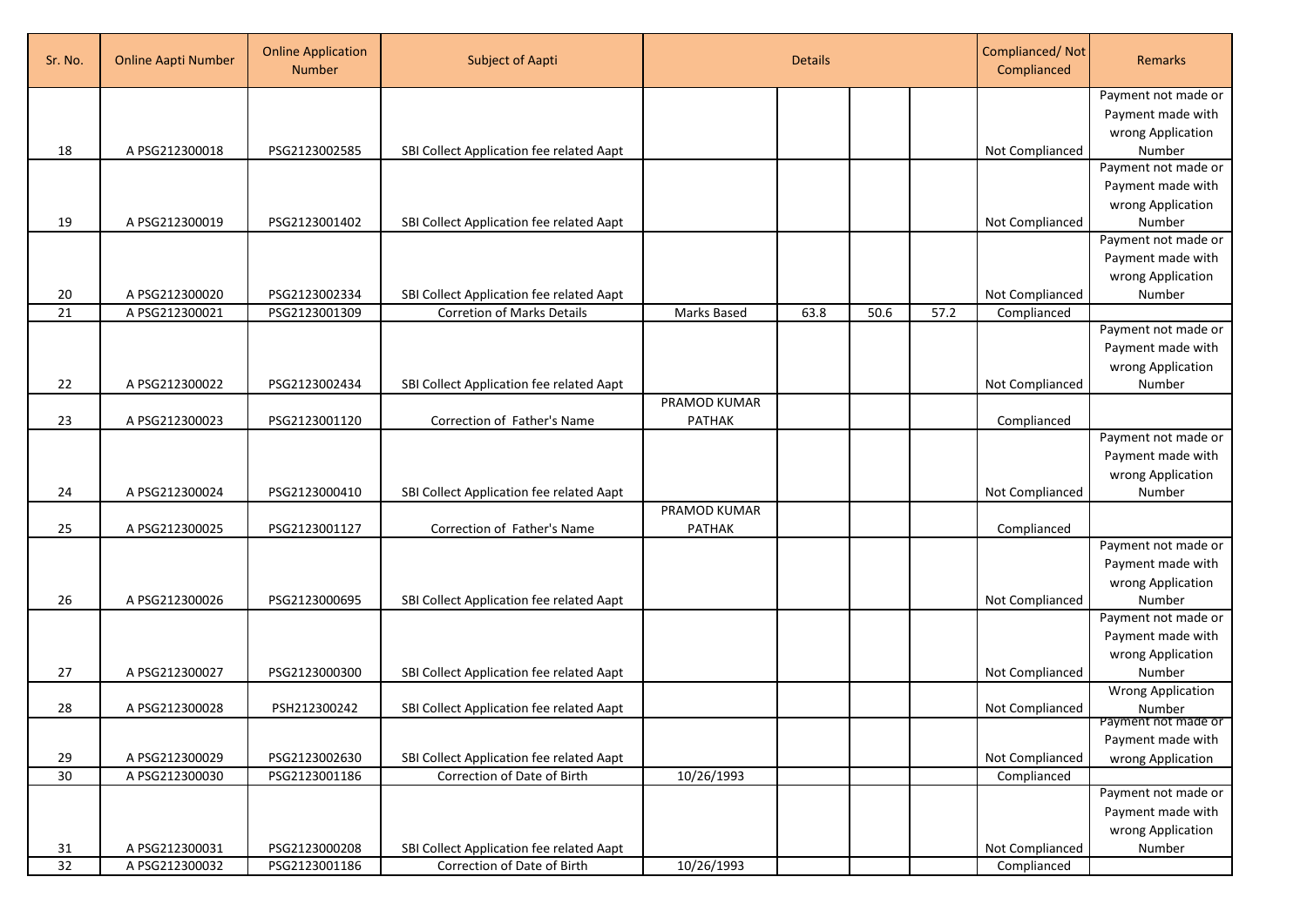| Sr. No. | <b>Online Aapti Number</b> | <b>Online Application</b><br><b>Number</b> | Subject of Aapti                         |                       | <b>Details</b> |      |      | Complianced/Not<br>Complianced | Remarks                                                                                             |
|---------|----------------------------|--------------------------------------------|------------------------------------------|-----------------------|----------------|------|------|--------------------------------|-----------------------------------------------------------------------------------------------------|
| 33      | A PSG212300033             | PSG2123000894                              | <b>Corretion of Marks Details</b>        | <b>CGPA Based</b>     | 91.2           | 60.2 | 75.7 | Complianced                    |                                                                                                     |
| 34      | A PSG212300034             | PSG2123001924                              | <b>Corretion of Marks Details</b>        | Marks Based           | 69             | 74.6 | 71.8 | Complianced                    |                                                                                                     |
| 35      | A PSG212300035             | PSG2123002134                              | SBI Collect Application fee related Aapt |                       |                |      |      | Not Complianced                | Payment not made or<br>Payment made with<br>wrong Application<br>Number                             |
| 36      | A PSG212300036             | PSAB2123003364                             | SBI Collect Application fee related Aapt |                       |                |      |      | Not Complianced                | <b>Wrong Application</b><br>Number                                                                  |
| 37      | A PSG212300037             | PSG2123002615                              | Correction of Applicant Name             | <b>ARTI KUMARI</b>    |                |      |      | Complianced                    |                                                                                                     |
| 38      | A PSG212300038             | PSG2123002639                              | Correction of Highest Qualification      | Intermediate          |                |      |      | Complianced                    |                                                                                                     |
| 39      | A PSG212300039             | PSG2123001097                              | SBI Collect Application fee related Aapt |                       |                |      |      | Not Complianced                | Payment not made or<br>Payment made with<br>wrong Application<br>Number<br><b>Wrong Application</b> |
| 40      | A PSG212300040             | 2123000772                                 | Corretion of Marks Details               | Marks Based           | 62.8           | 48.2 | 55.5 | Not Complianced                | Number                                                                                              |
| 41      | A PSG212300041             | PSG2123000308                              | SBI Collect Application fee related Aapt |                       |                |      |      | Not Complianced                | Payment not made or<br>Payment made with<br>wrong Application<br>Number                             |
| 42      | A PSG212300042             | PSG2123001805                              | Correction of Highest Qualification      | Intermediate          |                |      |      | Complianced                    |                                                                                                     |
| 43      | A PSG212300043             | PSG2123000162                              | SBI Collect Application fee related Aapt |                       |                |      |      | Not Complianced                | Payment not made or<br>Payment made with<br>wrong Application<br>Number                             |
| 44      | A PSG212300044             | PSG2123000126                              | SBI Collect Application fee related Aapt |                       |                |      |      | Not Complianced                | Payment not made or<br>Payment made with<br>wrong Application<br>Number                             |
|         |                            |                                            |                                          | <b>SANTAN PRASAD</b>  |                |      |      |                                |                                                                                                     |
| 45      | A PSG212300045             | PSG2123001603                              | Correction of Father's Name              | <b>GUPTA</b>          |                |      |      | Complianced                    |                                                                                                     |
| 46      | A PSG212300046             | PSG2123001794                              | Correction of Father's Name              | UMESH PRASAD<br>YADAV |                |      |      | Complianced                    |                                                                                                     |
| 47      | A PSG212300047             | PSG2123000837                              | SBI Collect Application fee related Aapt |                       |                |      |      | Not Complianced                | Payment not made or<br>Payment made with<br>wrong Application<br>Number                             |
|         |                            |                                            |                                          |                       |                |      |      |                                | Payment not made or                                                                                 |
|         |                            |                                            |                                          |                       |                |      |      |                                | Payment made with<br>wrong Application                                                              |
| 48      | A PSG212300048             | PSG2123001580                              | SBI Collect Application fee related Aapt |                       |                |      |      | Not Complianced                | Number                                                                                              |
| 49      | A PSG212300049             | PSG2123002342                              | Correction of Applicant Name             | AMISHA KUMARI         |                |      |      | Complianced                    |                                                                                                     |
| 50      | A PSG212300050             | PSG2123002342                              | Correction of Father's Name              | NARESH THAKUR         |                |      |      | Complianced                    |                                                                                                     |
| 51      | A PSG212300051             | PSG2123002342                              | Correction of Date of Birth              | 10/9/2003             |                |      |      | Complianced                    |                                                                                                     |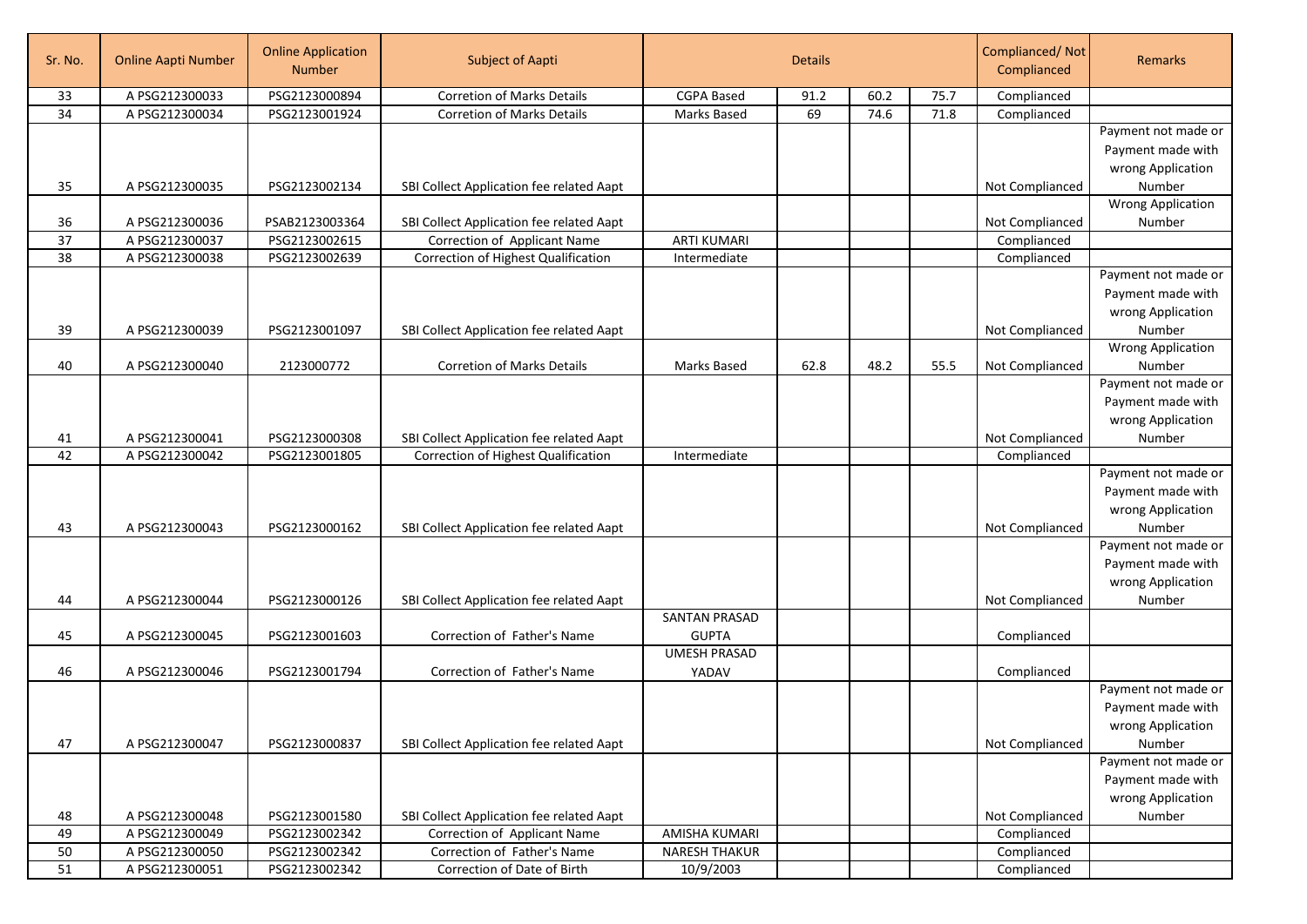| Sr. No. | <b>Online Aapti Number</b> | <b>Online Application</b><br><b>Number</b> | <b>Subject of Aapti</b>                  |                        | <b>Details</b> |      |      | Complianced/Not<br>Complianced | Remarks                                                                 |
|---------|----------------------------|--------------------------------------------|------------------------------------------|------------------------|----------------|------|------|--------------------------------|-------------------------------------------------------------------------|
| 52      | A PSG212300052             | PSG2123002342                              | Correction of Gender                     | Female                 |                |      |      | Complianced                    |                                                                         |
| 53      | A PSG212300053             | PSG2123002342                              | <b>Correction of Category</b>            | EBC                    |                |      |      | Complianced                    |                                                                         |
| 54      | A PSG212300054             | PSG2123002342                              | <b>Corretion of Marks Details</b>        | Marks Based            | 65.6           | 73.6 | 69.6 | Complianced                    |                                                                         |
| 55      | A PSG212300055             | PSG2123002342                              | Correction of Highest Qualification      | Intermediate           |                |      |      | Complianced                    |                                                                         |
|         |                            |                                            |                                          |                        |                |      |      |                                | Payment not made or<br>Payment made with<br>wrong Application           |
| 56      | A PSG212300056             | PSG2123002342                              | SBI Collect Application fee related Aapt |                        |                |      |      | Not Complianced                | Number                                                                  |
| 57      | A PSG212300057             | PSG2123001334                              | Correction of Applicant Name             | KAVIRANJAN KUMAR       |                |      |      | Complianced                    |                                                                         |
|         |                            |                                            |                                          |                        |                |      |      |                                | Payment not made or<br>Payment made with<br>wrong Application           |
| 58      | A PSG212300058             | PSG2123001878                              | SBI Collect Application fee related Aapt |                        |                |      |      | Not Complianced                | Number                                                                  |
|         |                            |                                            |                                          |                        |                |      |      |                                | Payment not made or<br>Payment made with<br>wrong Application           |
| 59      | A PSG212300059             | PSG2123001247                              | SBI Collect Application fee related Aapt |                        |                |      |      | Not Complianced                | Number                                                                  |
| 60      | A PSG212300060             | PSG2123001400                              | SBI Collect Application fee related Aapt |                        |                |      |      | Not Complianced                | Payment not made or<br>Payment made with<br>wrong Application<br>Number |
| 61      | A PSG212300061             | PSG2123002039                              | SBI Collect Application fee related Aapt |                        |                |      |      | Not Complianced                | Payment not made or<br>Payment made with<br>wrong Application<br>Number |
| 62      | A PSG212300062             | PSG2123000427                              | SBI Collect Application fee related Aapt |                        |                |      |      | Not Complianced                | Payment not made or<br>Payment made with<br>wrong Application<br>Number |
|         |                            |                                            |                                          | <b>SURENDRA PRASAD</b> |                |      |      |                                |                                                                         |
| 63      | A PSG212300063             | PSG2123002798                              | Correction of Father's Name              | <b>GUPTA</b>           |                |      |      | Complianced                    |                                                                         |
| 64      | A PSG212300064             | PSG2123002013                              | SBI Collect Application fee related Aapt |                        |                |      |      | Not Complianced                | Payment not made or<br>Payment made with<br>wrong Application<br>Number |
| 65      | A PSG212300065             | PSG2123000770                              | Correction of Applicant Name             | <b>PINTU KUMAR</b>     |                |      |      | Complianced                    |                                                                         |
|         |                            |                                            |                                          |                        |                |      |      |                                | Payment not made or<br>Payment made with<br>wrong Application           |
| 66      | A PSG212300066             | PSG2123002202                              | SBI Collect Application fee related Aapt |                        |                |      |      | Not Complianced                | Number                                                                  |
| 67      | A PSG212300067             | PSG123000410                               | SBI Collect Application fee related Aapt |                        |                |      |      | Not Complianced                | <b>Wrong Application</b><br>Number                                      |